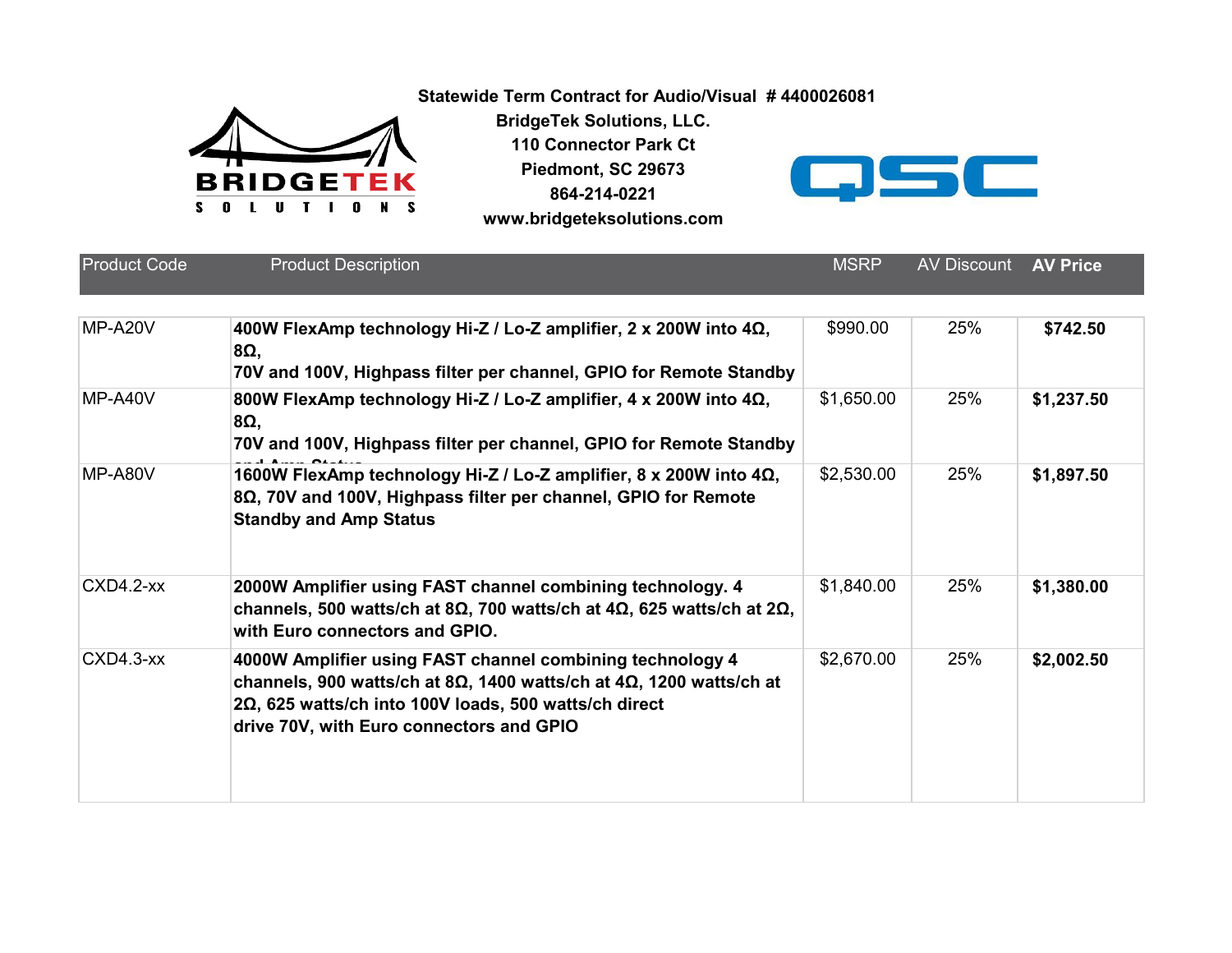| CXD4.5-xx       | 8000W Amplifier using FAST channel combining technology 4<br>channels, 1200 watts/ch at 8 $\Omega$ , 2000 watts/ch at 4 $\Omega$ , 1600 watts/ch at<br>2Ω, 1250 watts/ch into 100V loads, 1000 watts/ch<br>direct drive 70V, with Euro connectors and GPIO. | \$3,340.00 | 25% | \$2,505.00 |
|-----------------|-------------------------------------------------------------------------------------------------------------------------------------------------------------------------------------------------------------------------------------------------------------|------------|-----|------------|
| PC13L1M-NA      | Accessory, North American Power Cord, 14AWG, 1M, LOCKING IEC                                                                                                                                                                                                | \$15.00    | 25% | \$11.25    |
| <b>SPA2-60</b>  | 1/2 RU 2 Channel ENERGY STAR amplifier / Stereo operation 60<br>watts<br>into 8Ω & 4Ω, Bridged operation 200 watts into 8Ω & 4Ω, and 250                                                                                                                    | \$585.00   | 25% | \$438.75   |
| SPA2-200        | 1/2 RU 2 Channel ENERGY STAR amplifier / Stereo Operation 200<br>watts into 8 $\Omega$ & 4 $\Omega$ , Bridged operation 400 watts into 8 $\Omega$ & 4 $\Omega$ , and<br>350 watts into 70v and 100v / 100-240 VAC Operation.                                | \$685.00   | 25% | \$513.75   |
| <b>SPA4-60</b>  | 1/2 RU 4 Channel ENERGY STAR amplifier / Multichannel operation<br>60 watts into 8 $\Omega$ & 4 $\Omega$ , Bridged pair operation 200 watts into 8 $\Omega$ &<br>4Ω, and 250 watts into 70v and 100v / 100-240<br><b>VAC Operation.</b>                     | \$835.00   | 25% | \$626.25   |
| SPA4-100        | 1/2 RU 4 Channel ENERGY STAR amplifier / Multichannel Operation<br>100 watts into 8 $\Omega$ & 4 $\Omega$ , Bridged pair operation 200 watts into 8 $\Omega$ &<br>4Ω, and 350 watts into 70v and 100v / 100-240<br><b>VAC Operation</b>                     | \$960.00   | 25% | \$720.00   |
| GXD4            | Lightweight, class-D professional power amplifier with DSP, 2<br>channels, 400 watts/ch at 8Ω, 600 watts/ch at 4Ω, total power<br>capacity                                                                                                                  | \$689.99   | 25% | \$517.49   |
| GXD8            | Lightweight, class-D professional power amplifier with DSP, 2<br>channels, 800 watts/ch at 8 $\Omega$ , 1200 watts/ch at 4 $\Omega$ , total power<br>capacity of 4500 watts.                                                                                | \$1,099.99 | 25% | \$824.99   |
| GX <sub>3</sub> | 2 channels, 300 watts/ch at 8 $\Omega$ , 425 watts/ch at 4 $\Omega$ .                                                                                                                                                                                       | \$439.99   | 25% | \$329.99   |
| GX <sub>5</sub> | 2 channels, 500 watts/ch at 8 $\Omega$ , 700 watts/ch at 4 $\Omega$ .                                                                                                                                                                                       | \$569.99   | 25% | \$427.49   |
| GX7             | Lightweight, professional power amplifier, 2 channels, 725 watts/ch<br>at<br>8 $\Omega$ , 1000 watts/ch at 4 $\Omega$ .                                                                                                                                     | \$819.99   | 25% | \$614.99   |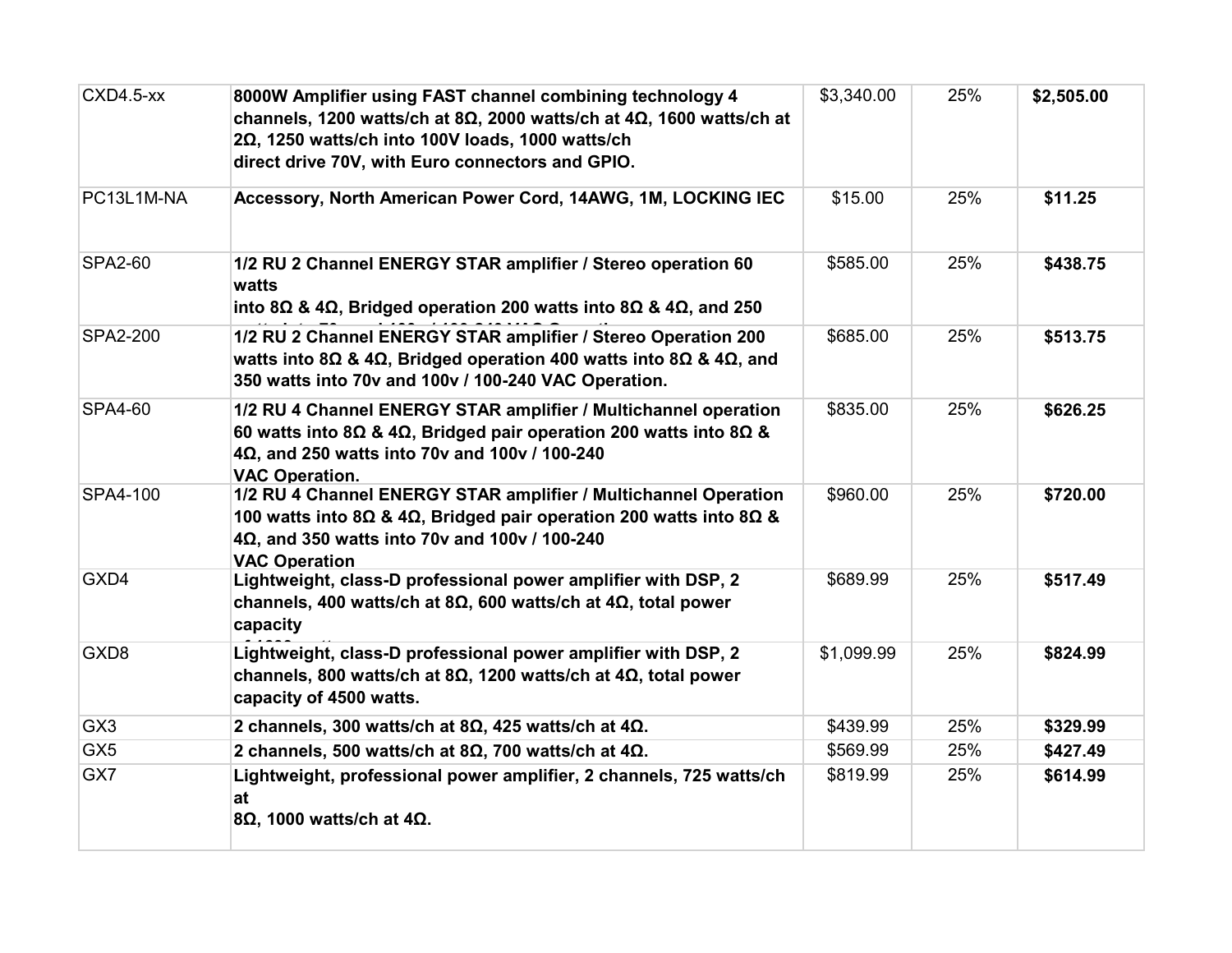| PLD4.2-xx      | 2000W Amplifier using FAST channel combining technology. 4<br>channels, 500 watts/ch at 8 $\Omega$ ,<br>700 watts/ch at $4\Omega$ , 625 watts/ch at $2\Omega$ , with XLR and NL4<br>connectors.    | \$1,419.99 | 25% | \$1,064.99 |
|----------------|----------------------------------------------------------------------------------------------------------------------------------------------------------------------------------------------------|------------|-----|------------|
| PLD4.3-xx      | 4000W Amplifier using FAST channel combining technology. 4<br>channels, 900 watts/ch at 8Ω,<br>1400 watts/ch at $4\Omega$ , 1200 watts/ch at $2\Omega$ , with XLR and NL4<br>connectors.           | \$1,999.99 | 25% | \$1,499.99 |
| PLD4.5-xx      | 8000W Amplifier using FAST channel combining technology. 4<br>channels, 1200 watts/ch at 8 $\Omega$ ,<br>2000 watts/ch at $4\Omega$ , 1600 watts/ch at $2\Omega$ , with XLR and NL4<br>connectors. | \$2,579.99 | 25% | \$1,934.99 |
| CX302          | 2 channels, 200 watts/ch at 8 $\Omega$ , 325 watts/ch at 4 $\Omega$ , 600 watts/ch at<br>$2\Omega$ .                                                                                               | \$1,450.00 | 25% | \$1087.50  |
| <b>CX-302V</b> | 2 channels, 250 watts/ch at 70V.                                                                                                                                                                   | \$1,450.00 | 25% | \$1087.50  |
| CX502          | 2 channels, 300 watts/ch at 8 $\Omega$ , 500 watts/ch at 4 $\Omega$ , 800 watts/ch at<br>$2\Omega$ .                                                                                               | \$1,920.00 | 25% | \$1,440.00 |
| <b>CX602V</b>  | 2 channels, 550 watts/ch at 8 $\Omega$ , 440 watts/ch at 70V.                                                                                                                                      | \$2,400.00 | 25% | \$1,800.00 |
| CX702          | 2 channels, 425 watts/ch at 8 $\Omega$ , 700 watts/ch at 4 $\Omega$ , 1200 watts/ch at<br>$2\Omega$ .                                                                                              | \$2,400.00 | 25% | \$1,800.00 |
| CX902          | 2 channels, 550 watts/ch at 8 $\Omega$ , 900 watts/ch at 4 $\Omega$ , 1500 watts/ch at<br>2Ω.                                                                                                      | \$2,535.00 | 25% | \$1,901.25 |
| CX1102         | 2 channels, 700 watts/ch at 8 $\Omega$ , 1100 watts/ch at 4 $\Omega$ , 1700 watts/ch at<br>$2\Omega$ .                                                                                             | \$2,750.00 | 25% | \$2,062.50 |
| <b>CX1202V</b> | 2 channels, 700 watts/ch at 8 $\Omega$ , 1100 watts/ch at 4 $\Omega$ , 1000 watts/ch at<br>70V.                                                                                                    | \$2,500.00 | 25% | \$1,875.00 |
| <b>CX204V</b>  | 4 channels, 200 watts/ch at 70V.                                                                                                                                                                   | \$2,070.00 | 25% | \$1,552.50 |
| CX254          | 4 channels, 170 watts/ch at 8Ω, 250 wMattlsX/cEhR aSt 4Ω, 450<br>watts/ch at $2\Omega$ .                                                                                                           | \$1,835.00 | 25% | \$1,376.25 |
| CX404          | 4 channels, 250 watts/ch at 8 $\Omega$ , 400 watts/ch at 4 $\Omega$ .                                                                                                                              | \$1,835.00 | 25% | \$1,376.25 |
| <b>CX108V</b>  | 8 channels, 100 watts/ch at 70V.                                                                                                                                                                   | \$2,245.00 | 25% | \$1,683.75 |